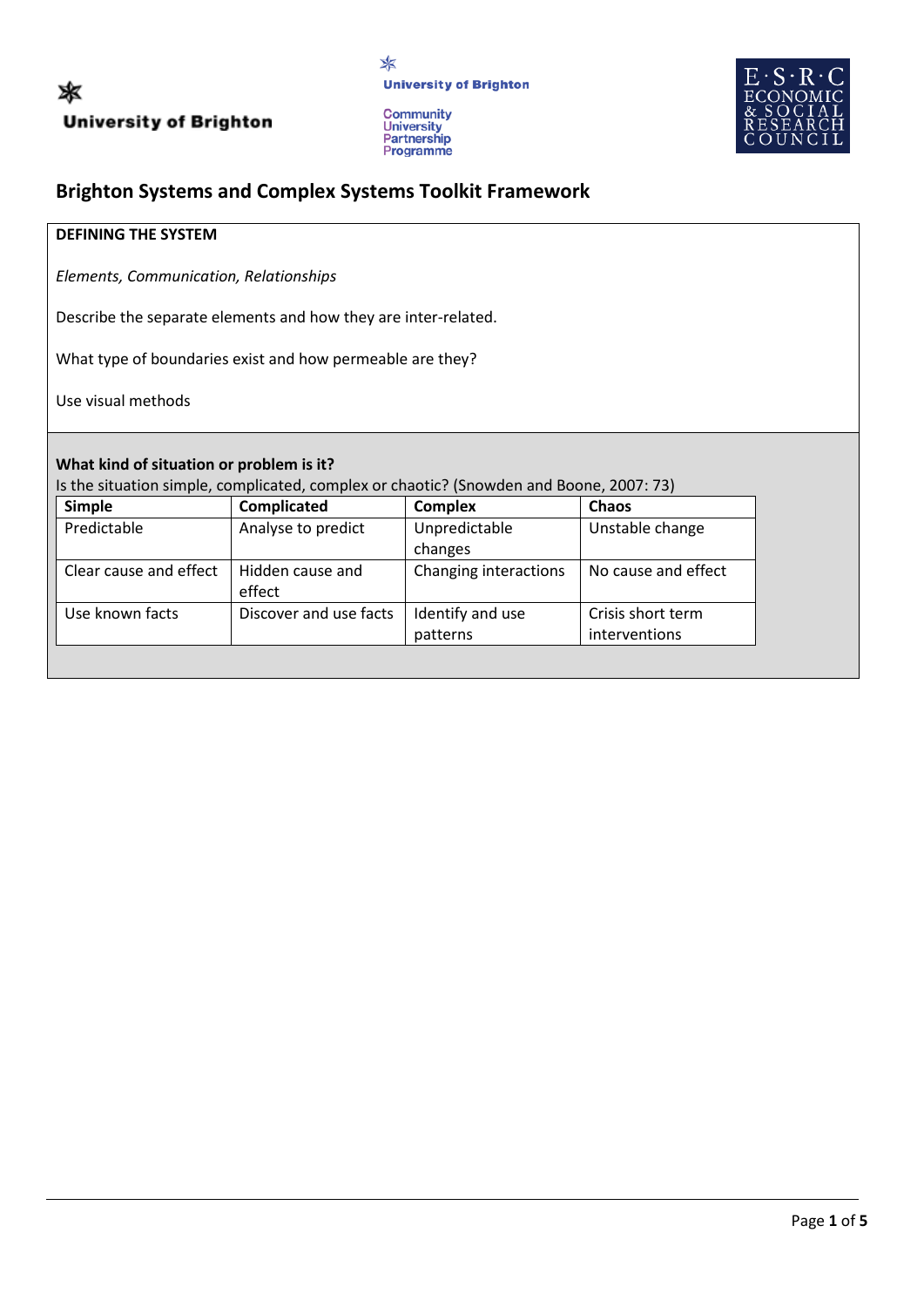

☀ **University of Brighton** 





| <b>CONSIDERING ACTION AND INTERVENTION (developed from Meadow's articles)</b> |                                                                                                                                                                                                                                                                                                   |                                           |  |
|-------------------------------------------------------------------------------|---------------------------------------------------------------------------------------------------------------------------------------------------------------------------------------------------------------------------------------------------------------------------------------------------|-------------------------------------------|--|
|                                                                               | A. Resources and their use<br>Inputs and their use and flows in the system<br>Identify any blocks in system flows<br>Build stocks and reserves as buffers<br>Develop resources (including staff development)<br>Analyse workflow and work process [see Seddon's<br>(2008) work on demand failure] | <b>Traditional Management</b><br>Approach |  |
|                                                                               | B. Identify types of change<br>Feedback that reinforces itself, often exponentially<br>Feedback that has implicit or explicit controls on it<br>Unmanaged change versus managed change                                                                                                            |                                           |  |
|                                                                               | C. Use of Information<br>Information about the system, its analysis, and 'active'<br>or 'passive' communication back into the system                                                                                                                                                              |                                           |  |
|                                                                               | D. Setting the rules<br>Explicit rules and their effects<br>Implicit rules and their effects<br>Subversion of rules- effect of<br>Deciding to change the rules                                                                                                                                    |                                           |  |
| Radical<br>'Public<br>Value'<br>Approach                                      | <b>E.</b> Empowering Self Organisation<br>Understanding the power of self organisation, its<br>functional and dysfunctional effects<br>How can we empower the best aspects of self-<br>organisation?                                                                                              |                                           |  |
|                                                                               | F. Directions and Purpose<br>The ability to generate shared goals, aims and objectives<br>as powerful tools of change - the link with values and<br>cultures                                                                                                                                      |                                           |  |
|                                                                               | G. Radical Change<br>Building core and primary values that enable a critical<br>sense of the priority issues that need action                                                                                                                                                                     |                                           |  |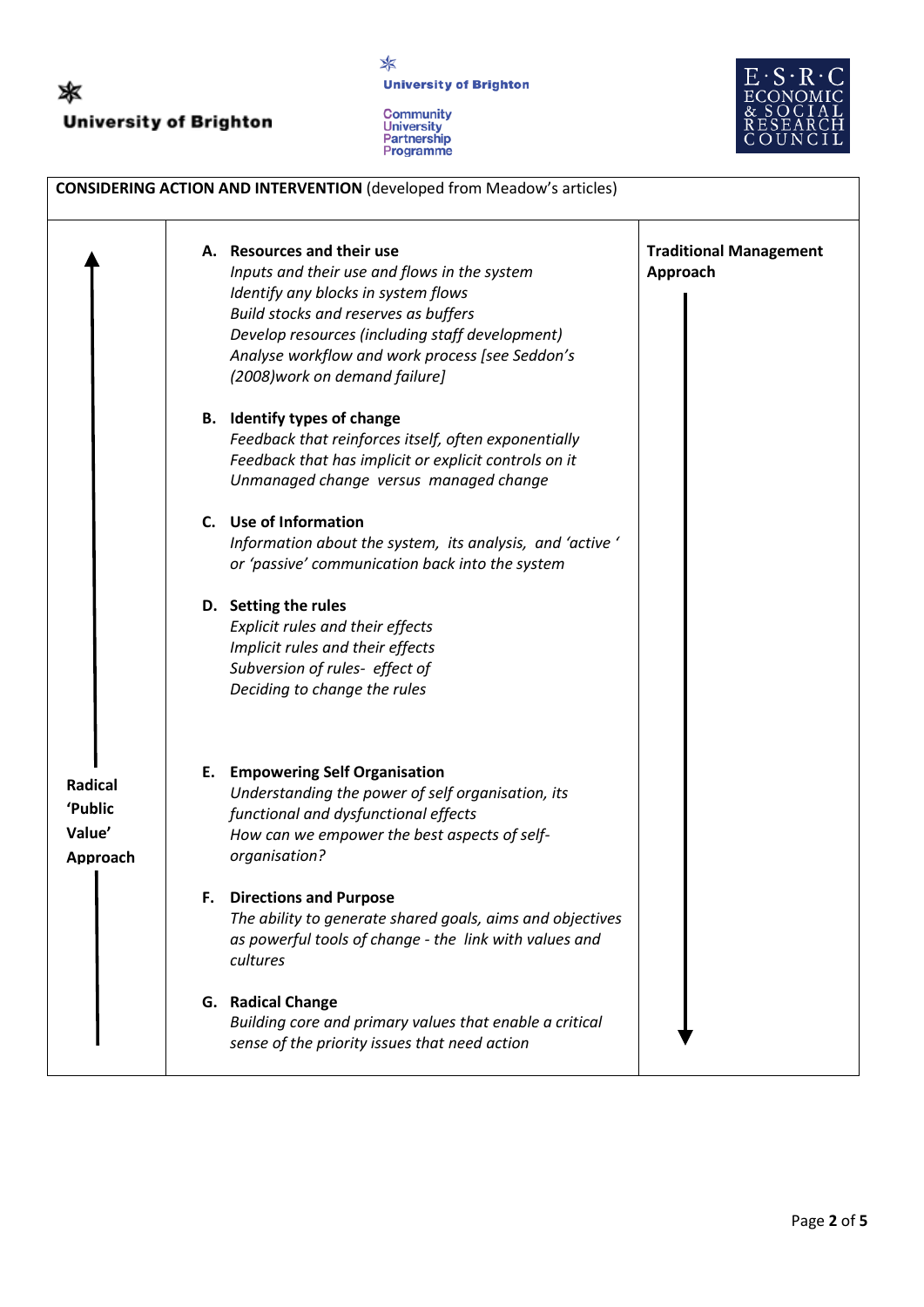**Community** University<br>Partnership Programme



## **ACTION CONSIDERATION CHECKLIST**

## **A. Resources and their use**

- Stability and quality of inputs (staff, resources, etc.) can this be managed better?
- Human resource issues: team work, staff development, training etc.
- Quantity of inputs relative to the use of inputs (workflow).
- Are changes needed in managing inputs and their use through the system?
- Use of buffers (reserves of money, staff or other inputs) to protect from system shocks?

## **B. Identify types of change**

- Is there adequate management of information to know when the system is in distress or not functioning correctly?
- What about the use of emergency 'crisis intervention'/flexible resources (buffers) that can step in and adapt if things start to go wrong?
- Check the appropriate use of risk planning management and planning with regard to the above.
- Can controls be built into the system that will pick up if negative events are occurring? (i.e.: rapidly spreading sickness or erroneous beliefs and myths in the workplace etc.)
- Can you check and/or slow the growth of such behaviour and ideas being reinforced and spreading?
- Any signs of the system moving into chaos (highly unstable) or places where this is happening?
- Can the chaos be checked?
- Are there any examples where allowing some degree of chaos/instability might be a creative/good thing?

## **C. Use of Information**

- What quantitative information do you have about the system?
- Do you trust it?
- What information would you like more of or less of?
- Are there currently any key changes in the core statistical information that is required?
- Could the repackaging of statistical information and its use help to change the management of the system?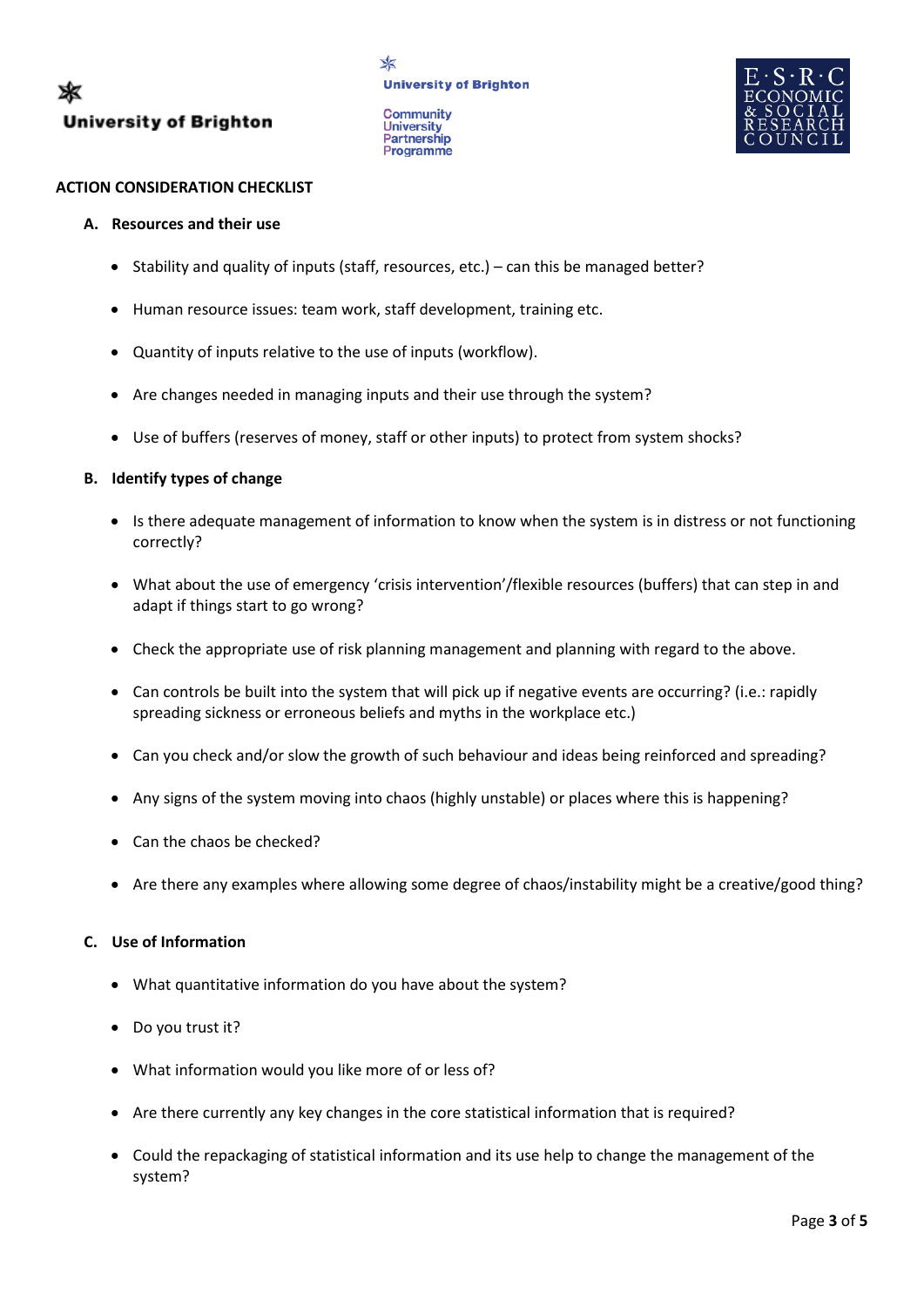#### ✖ **University of Brighton**



**Community University** Partnership **Programme** 



- What does the current range of indicators tell you about the health of the overall system?
- Is a system dysfunctional because it has the wrong information?
- Are there any places in the system where you can correct information, provide different information or target it differently?
- Can you use information to make the people in the system more accountable in some way?

## **D. The Rules**

- Is there anywhere in the system where you want to change the rules to create incentives, punishments or constraints?
- Are any of the current rules dysfunctional?

## **E. Empowering Self Organisation**

- Are there bits of the system where people are already 'working around' dysfunctions (non functioning parts of the system) in a creative way?
- How can positive aspects of self organisation be further encouraged without closing down creativity and pushing a part of the system back into dysfunction?
- How can self organisation be facilitated and managed?
- Can you identify any implicit rules that empower and facilitate self organisation in a helpful way, can this be captured and disseminated as good practice?
- What are the values and culture inherent in self organising parts of the system and are these ethical and acceptable?

## **F. Directions and Purpose**

• Do you need to clarify or redefine the goals of the system, or parts of the system, and work with team/s to develop stronger goals and purpose?

## **G. Radical Change**

- Do you need to work on the fundamental values, culture and beliefs of the whole system, or parts of the system, and if so how can this best be done?
- Should you highlight anomalies and failures in the old paradigm?
- Is this a work of major transformation?